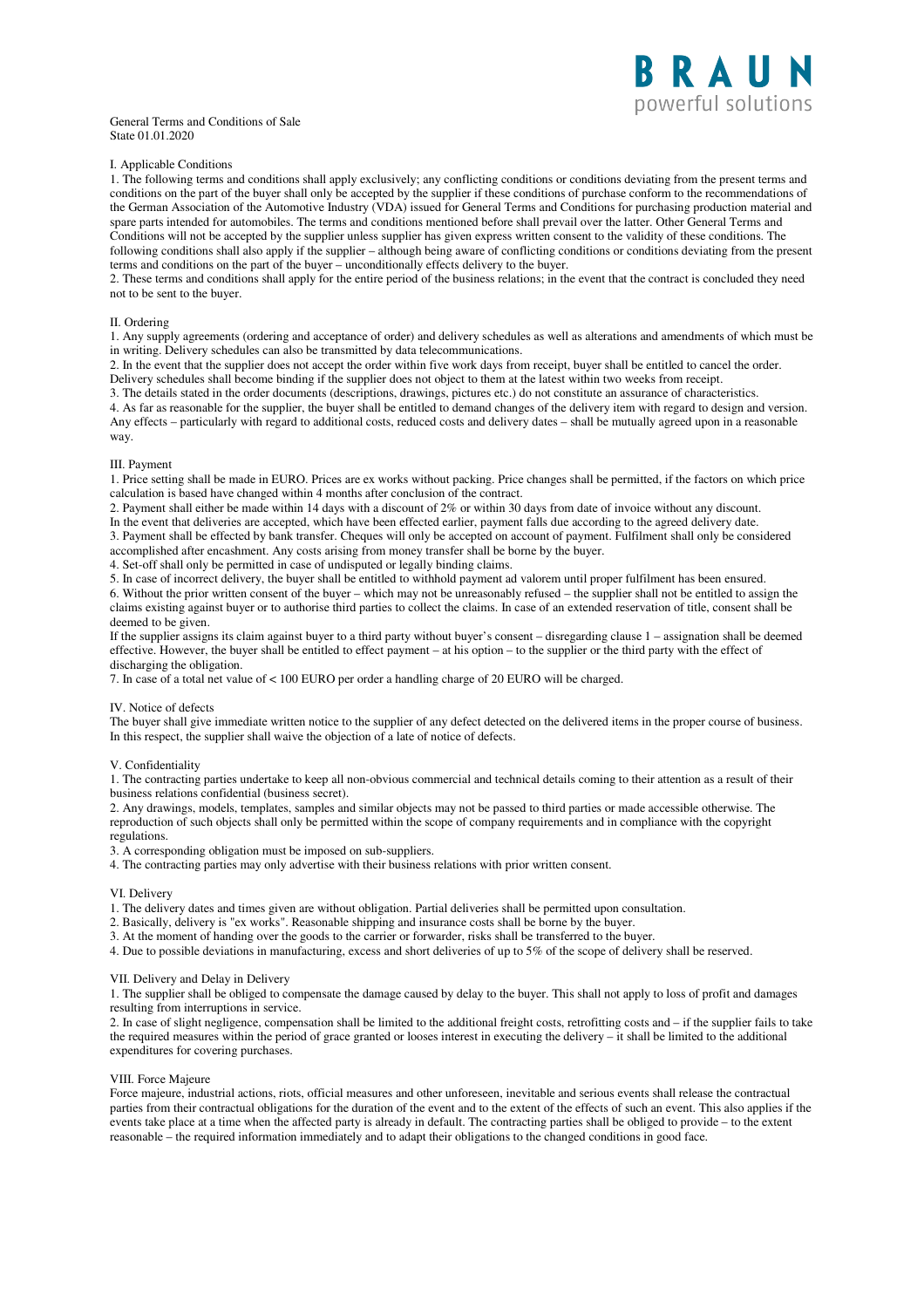

# IX. Quality and Documentation

1. For his articles of sale the supplier shall observe the generally accepted rules of technology, the safety regulations and the technical data agreed upon. Any changes of the delivery item require the prior written approval of the buyer. For initial sample inspection please refer to the VDA publication "Sicherung der Qualität von Lieferungen - Lieferantenauswahl/Produktionsprozess - und Produktfreigabe/Qualitätsleistung in der Serie" (Assurance of delivery quality – supplier selection/production process – and product release/quality performance in series), Frankfurt am Main 1998 (VDA = German Association of the Automotive Industry). Independently from this, the supplier must ensure constant quality control of the delivery items. The contracting parties shall inform each other about the possibilities for quality improvement. 2. In the event that the kind and scope of the tests, the testing equipment and the test methods were not specified by the supplier and the buyer, the buyer shall be prepared – upon request of the supplier – to discuss the tests with the supplier on the basis of his knowledge, experience and within the bounds of possibility and to determine the state of the testing technology required in each case. In addition, the buyer shall inform the supplier about the applicable safety regulations upon request.

3. In case of vehicle parts which are specifically marked – for example, with a "D" – in the technical documents or due to a separate arrangement, the following details shall be recorded by the supplier in separate documents: when, in which manner and by whom were the delivery items tested for the characteristics the documentation of which is compulsory and which results were obtained in the required quality tests. The test documents must be kept for a period of ten years. They must be provided to the buyer if required. The supplier shall impose the same obligations – in compliance with the legal regulations – on the sub-suppliers. For guidance please refer to the VDA publication "Nachweisführung - Leitfaden zur Dokumentation und Archivierung von Qualitätsforderungen" (Verification – guidelines for documentation and archiving of quality requirements), Frankfurt am Main 1998.

4. In the event that authorities responsible for vehicle safety, exhaust emission regulations etc. request insight into the production process and the test documents of the buyer in order to verify the compliance with certain requirements, the supplier shall – upon request of the buyer – agree to grant them the same rights at his premises and to provide any reasonable support.

# X. Liability for defects

1. If defective goods are delivered, the buyer shall be entitled to claim the following, provided that the corresponding legal conditions and the conditions mentioned below are fulfilled:

a) Before starting production (processing or assembly), the buyer shall give the supplier the opportunity to sorting the affected items out and to repair the defects or to make an additional (compensation) delivery. If the supplier is not be able to take these measures or if he does not take them within a reasonable period, the buyer shall be entitled to withdraw from the contract without fixing further deadlines and to send the goods back at supplier's risk. In urgent cases, buyer may repair the defects himself or have them repaired by a third party after consultation with the supplier. The costs arising from these measures shall be borne by the supplier after prior consultation. In the event that the same goods are delivered in defective condition again, buyer shall be entitled – after a written reminder in case of repeatedly receiving defective goods – to withdraw from the contract due to the shipment which was not fulfilled as well.

b) If the defect is detected after start of production – despite meeting the obligations stipulated in chapter IV (Notice of defects) – the buyer shall be entitled to - charge the transport costs (towing costs excluded) arising from supplementary performance according to § 439 clauses 1, 3 and 4 of the German Civil Code (BGB) "Supplementary performance and compensation" as well as the disassembly and assembly costs (labour costs; material costs to the extent agreed) or to reduce the purchase price.

c) In case of a culpable violation of obligations going beyond the supply of defective goods (e.g. breach of duty of disclosure, of duty to advise or to inspect) the buyer shall be entitled to demand compensation for the resulting consequential harm caused by a defect as well as for the reimbursement of the consequential harm caused by a defect made by the buyer to his own customers according to the law and to the stipulations in chapter XI. A consequential harm caused by a defect is considered a damage to objects of legal protection other than the goods themselves, which arises to the buyer as a result of the delivery of defective goods.

The buyer shall only be entitled to the reimbursement of further expenses or to claim for damages resulting from the delivery of defective goods according to § 437 of the German Civil Code (BGB) or to the provisions mentioned therein directly, if stipulated in the contract. For agreements to be newly made, chapter XV clause 1 must be observed.

2. Upon request, the buyer shall provide the supplier with the parts to be replaced by him immediately and at supplier's expense. 3. Any claims resulting from liability for defects shall become time barred after the expiry of 24 months from initial registration of the vehicle or from spare part installation, however, at the latest after the expiry of 30 months from delivery to the buyer. In case of goods intended for commercial vehicles the legal statute of limitations shall apply, if not otherwise agreed upon.

4. Claims based on defects do not arise if the defect is caused by non-compliance with the operating, maintenance and installation instructions, by inadequate or improper use, incorrect or careless handling, natural wear and tear as well as by any interventions in the delivery item on the part of the buyer or third parties.

5. In case of bad delivery, the buyer's claims arising from the Product Liability Act, unlawful acts and agency of necessity shall remain unaffected by the present chapter X. Any guarantee of quality and guarantee of durability must be expressly named as such in writing in each case.

#### XI. Liability

1. Unless other liability conditions have been stipulated in other parts of these terms and conditions, the supplier shall only be obliged to make up for damages arising to the buyer as a direct or indirect consequence of bad delivery, violation of official safety regulations or due to any other legal grounds for which the supplier is responsible to the extend described in the following.

2. Basically, liability for damages shall only apply if the damage was culpably caused by the supplier.

3. In the event that claims against buyer are asserted due to liability regardless of negligence or fault according to law – valid for third parties – which may not be varied by agreement between the parties, the supplier shall assume liability to the same extent as he would be liable directly. For damage compensation between buyer and supplier the provisions of § 254 of the German Civil Code (BGB) shall apply. This shall also apply in case of claiming against the supplier directly.

4. The liability to pay damages shall be excluded, if the buyer himself has effectively limited his liability against his customers. The buyer shall make an effort to arrange – to the extent permitted by law – limitations of liability in favour of the supplier as well.

5. Any claims on the part of the buyer shall be excluded, if the damage is caused by non-compliance with the operating, maintenance and installation instructions, by inadequate or improper use, incorrect or careless handling or natural wear and tear or incorrect repair – for which the buyer is responsible.

6. The supplier shall be liable – to the extent of legal obligation – for any measures taken by the buyer for fending off the damage (e. g. recalls).

7. In the event that the buyer intents to claim against the supplier according to the stipulations mentioned above, the buyer shall inform and consult the supplier immediately and comprehensively. He shall give the supplier the opportunity to investigate the claim. The contracting parties shall agree upon the measures to be taken, particularly in case of composition proceedings.

8. The principles stipulated in chapter VII clause 1 shall apply, unless the supplier does not have an insurance or does only have an insufficient insurance.